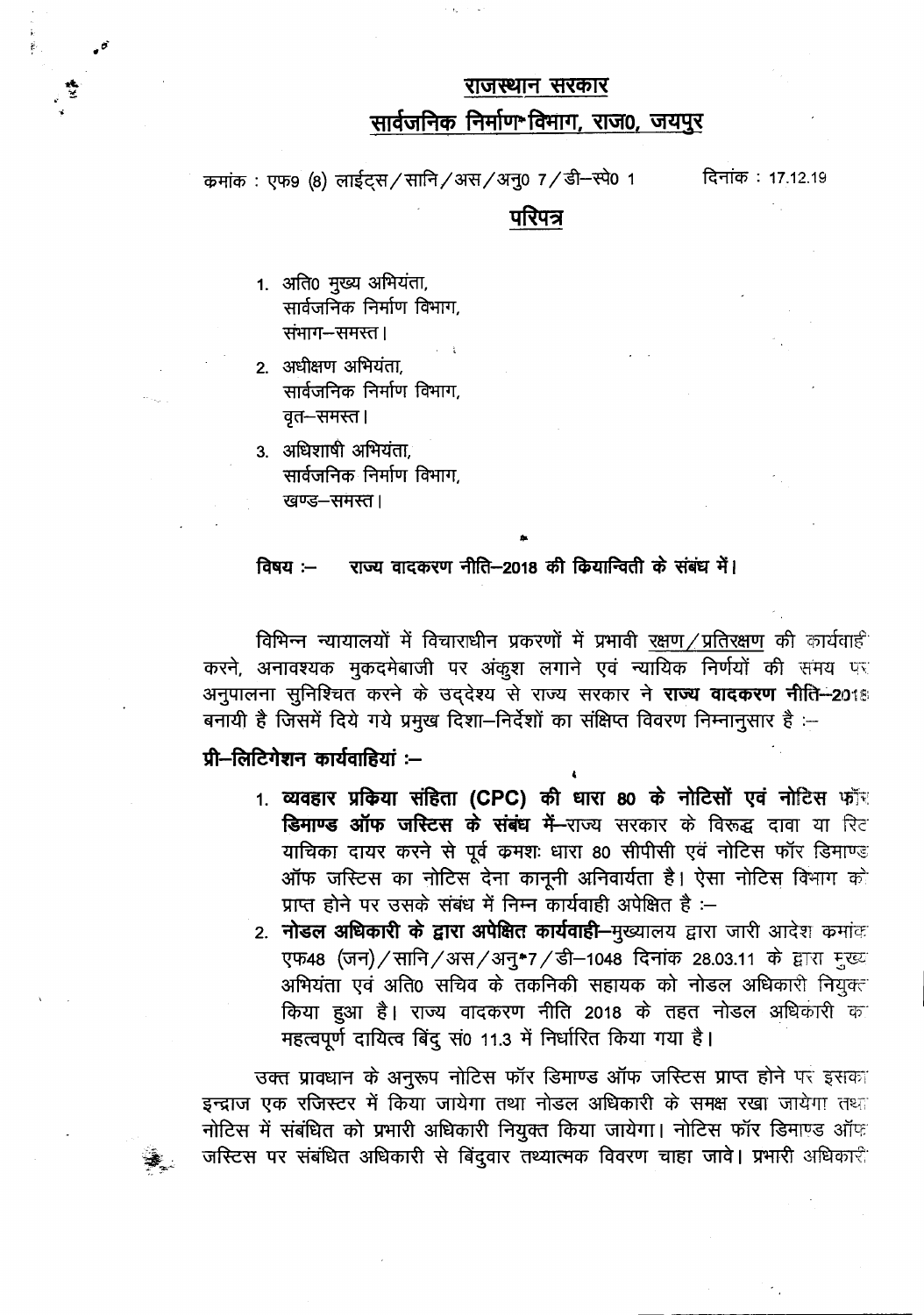द्वारा नोटिस के प्रत्येक चरण पर तथ्यात्मक टिप्पणी तेयार करके नोटिस में चाहा गया अनुतोष देय है या नहीं? इसका स्पष्ट कारण बताते हुए तथ्यात्मक प्रतिवेदन विभाग के नोडल अधिकारी को 3 दिवस के अंदर-अंदर भेजेंगे। राजस्थान वादकरण नीति 2018 के नाडल आधकारा का उनदवस के अंदर--अंदर मेजेंगे। राजस्थान पांपकरण गांत 2016<br>बिंदु सं0 11.10 के प्रावधान के तहत नोडल अधिकारी प्री--लिटिगेशन कमेटी के सद<br>सचिव के रूप में प्रकरण समिति के समक्ष रखकर निर्णय करायेंगे। पॉलिसी 2018 के 0 11.10 के प्रावधान के तहत नाडल आधकारा प्रा—ालाटगरान केनटा के सदस्य<br>के रूप में प्रकरण समिति के समक्ष रखकर निर्णय करायेंगे। पॉलिसी 2018 के बिंदु सं0 11.11 की पालना हेतू निर्णय से नोटिसदाता को सूचित करेंगे।

-- ------~---------

**(क) संबंधित अधिकारी द्वारा अपेक्षित कार्यवाही—विभाग के जिस अधिकारी को नोटिस प्राप्त** होता है उसका यह दायित्व है कि नोटिस के प्रत्येक चरण पर तथ्यात्मक टिप्पणी तैयार  $\sigma$ रके नोटिस में चाहा गया अनुतोष देय है या नहीं? इसका स्पष्ट कारण बताते हुए तथ्यात्मक रिपोर्ट संबंधित विभाग के नोडल अ<br>\*

(ख) नोडल अधिकारी के द्वारा अपेक्षित कार्यवाही-(अ) मुख्यालय द्वारा जारी आदेश **(ख) नाडल आधकारा क द्वारा अपादात कायवाहा--(**अ) मुख्यालय द्वारा जारा आदश<br>कमांक--एफ48 (जन0) सानि ⁄ अस ⁄ अनु0 7 ⁄ डी–1048 दिनांक 28.03.2011 के द्वारा मुख्य कर्माक—एफ़क्ष्ठ (जन0) सान / अस / अनु0 *। / डा*—1048 ।दनाक 28.03.2011 के द्वारा मुख्य<br>अ<mark>भियंता एवं अति0 मुख्य अभियंता के तकनिकी सहायक को नोडल अधिकारी नियुक्त</mark> आनयता एव आत0 मुख्य आनयता क तकानका सहायक का नाडल आघकारा निर्<br>किया गया है। राज्य वादकरण नीति के तहत नोडल अघिकारी का महत्वपूर्ण दा निर्धारित किया गया है। नोटिस पर पैरावार तथ्यात्मक टिप्पणी प्राप्त करके मुख्यालय के ग्न्यारत किया गया है। नाटिस पर परावार तब्यात्मक दिप्पणा प्राप्त करक मुख्यालय क<br>विधि अनुभाग में नोटिस प्राप्त होने के 7 दिवस में भिजवाने की जिम्मेदारी नोडल अधिकारी की है।

(ब) प्रभारी अधिकारी से पैरावार तथ्यात्मक प्रतिवेदन मय विधिक राय यदि कोई हो तो नोडल अधिकारी को प्राप्त होने पर नोटिस एवं तथ्यात्मक प्रतिवेदन शासन सचिव, सानिचि नाडल आधकारा का प्राप्त हान पर नााटस एवं तथ्यात्मक प्रातवदन शासन साचव, साानांव<br>की अध्यक्षता में गठित प्री–लिटिगेशन मॉनिटरिंग कमेटी ⁄स्टेण्डिंग कमेटी के समक्ष प्रकरण का अव्यवता न गाउत प्रा—ालाटगरान नाानदारंग कनटा 7 स्टाण्डंग कनटा क समक ।<br>नोडल अधिकारी द्वारा प्रस्तुत किया जायेगा तथा स्टेण्डिंग कमेटी के निर्णय से नोटि को सूचित करने या चाहा गया अनुतोष देने हुए एवं नोटिसदाता को सूचित करने हेत का सूचित करने या याहा गया अनुतांष देन हुए एवं नाटिसदाता का सूचित करने ह<br>संबंधित अधिकारी को पॉलिसी 2018 के बिंदु सं0 11.11 की पालना हेतु निर्देशित कि जायेगा।

(ग) मुख्यालय के विधि अनुमाग द्वारा अपेक्षित कार्यवाही-

(अ) यदि नोडल अधिकारी द्वारा प्रकरण में कोई विधिक प्रश्न चिन्हित होना पाया जाता है तो नोडल अधिकारी द्वारा उक्त विधिक प्रश्न का उल्लेख करते हुए जिस पर विधिक राय चाही जा रही है, प्रकरण विधि अनुभाग को भिजवाया जायेगा। तत्पश्चात प्रकरण में विधि अनुभाग $\angle$ विभाग से आवश्यक विधिक राय प्राप्त कर नोडल अधिकारी को प्रेषित की जायेगी।

 $\left(\mathrm{E}\right)$  राज्य वादकरण नीति में निर्धारित उक्त प्रकियाएं की कियान्विती में आ रही कठिनाइयां

(अ) विभाग के अधिकारी नोटिस प्राप्त होते ही पैरावार तथ्यात्मक टिप्पणी स्वतः ही नहीं भेजते, मुख्यालय से नोटिस भेजकर तथ्यात्मक टिप्पणी प्राप्त करने पर भी समयावधि में तथ्यात्मक प्रतिवेदन नहीं भेजते।

(ब) संबंधित अधिकारी नोटिस पर पैरावार तथ्यात्मक प्रतिवेदन मय अनुतोष देय ु<br><sub>दुकै</sub> अथवा नहीं तथा यदि नोटिस में विधिक प्रश्न कोई निति हो जिस पर विधिक राय चाही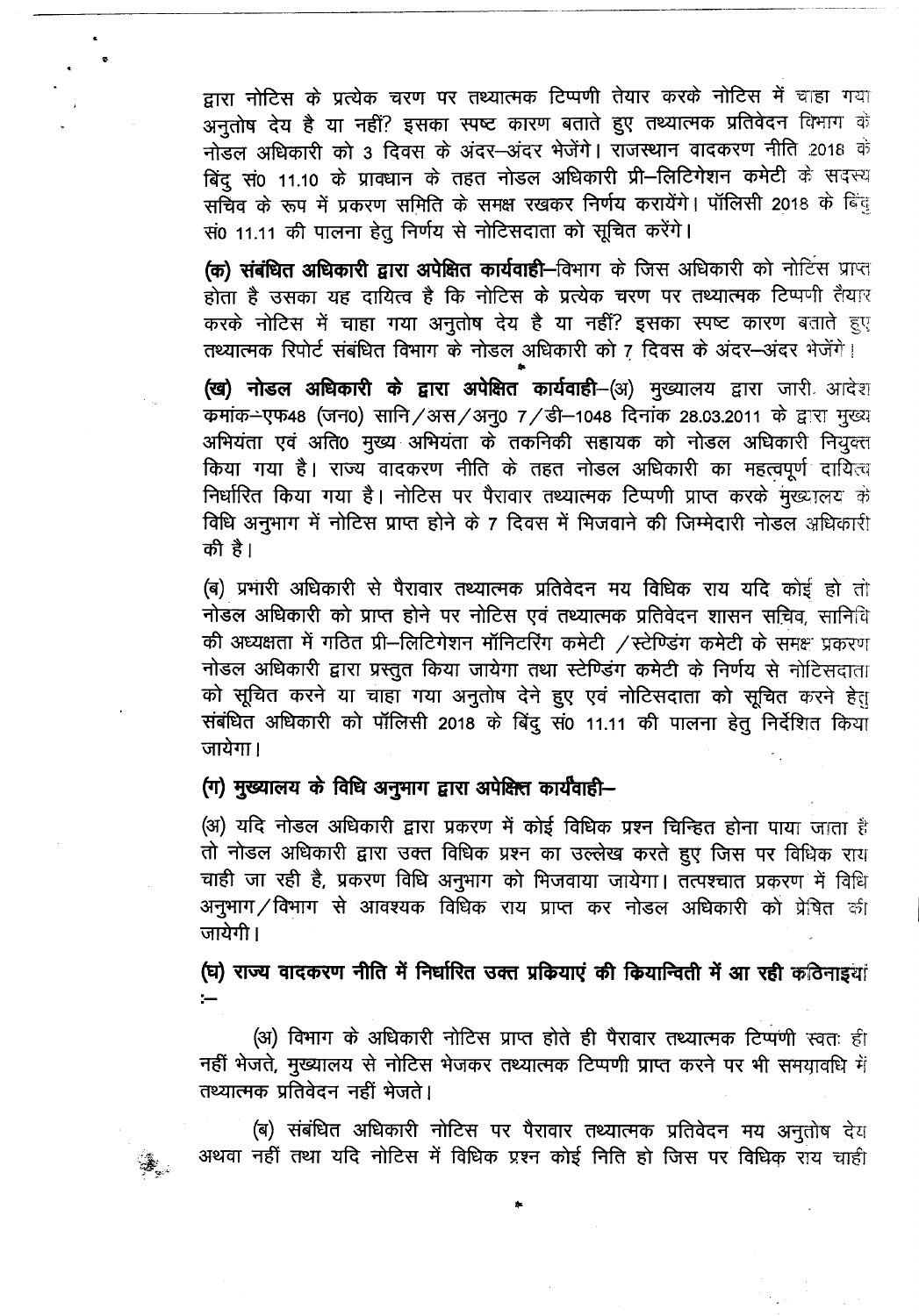गई है, का स्पष्ट नहीं भेजकर अधूरी सूचना देते है जिससे विधि विभाग का विशेष प्रकोष्ठ पत्रावली लौटा देता है।

(स) समय पर तथ्यात्मक प्रतिवेदन प्राप्त नहीं होने या अपूर्ण प्राप्त होने पर प्रकरण निर्णय हेतु स्टेण्डिंग कमेटी के समक्ष रखने में विलम्ब होता है। ऐसे मामले में संबंधित दोषी अधिकारी के खिलाफ कार्यवाही संभव है।

(द) नोटिस पर समयावधि में निर्णय नहीं होने की स्थिति में न्यायालय में वाद दायर होने पर विभाग के खिलाफ निर्णय होने की स्थिति में भी संबंधित दोषी अधिकारी के खिलाफ कार्यवाही संभव है।

(य) विभागीय नोडल अधिकारी नोटिस पर संबंधित नोडल अधिकारी से नोटिस पैरावाइज जवाब मय टिप्पणी प्राप्त<sup>े</sup> होने पर प्री-लिटिगेशन कमेटी के समक्ष नोटिस को रखेंगे। प्री-लिटिगेशन कमेटी नोटिस का परीक्षण कर नोटिस को उपेक्षित किए जाने अथवा नोटिसदाता को नोटिस का जवाब देने का विनिश्चय करेगी। कमेटी के निर्णय से संबंधित कार्यालय को सूचित किया जायेगा। नोटिस पर तुरंत कार्यवाही की जिम्मेदारी संबंधित नोडल अधिकारी तथा विभागीय नोडल अधिकारी की होगी।

निष्कर्ष :-- धारा 80 सीपीसी के नोटिस एवं नोटिस फॉर डिमाण्ड ऑफ जस्टिस/प्रतिवेदन प्राप्त होने पर उपरोक्त दिशानिर्देशों के अनुसार समयावधि में कार्यवाही अपेक्षित है अन्यथा संबंधित अधिकारी उत्तरदायी होंगे।

### न्यायालयों में दायर होने वाले प्रकरणों में प्रक्रिया :--

 $\epsilon$  .

 $\hat{\mathcal{R}}_z$ 

3. अपील एवं नो-अपील का निर्णय लेने के संबंध में दिशा-निर्देश-राज्य वादकरण नीति के अध्याय द्वितीय में न्यायिक निर्णयों के खिलाफ अपील दायर करने या अपील दार नहीं करके अनुपालना करने के संबंध में निर्णय लेने हेतु अति0 मुख्य सचिव महोदया, सानिवि की अध्यक्षता में एक स्टेण्डिंग कमेटी का गठन किया गया है। उक्त कमेटी के द्वारा अपील की समयाधि निकलने के 15 दिवस पूर्व निर्णय लेकर पत्रावली को विधि विभाग में भेजना आवश्यक है। अतः इस संबंध में निम्नलिखित दिशा-निर्देश की अनुपालना आवश्यक है :--

#### प्रभारी अधिकारी के द्वारा अपेक्षित कार्यवाही :- $(i)$

(क) प्रभारी अधिकारी के नियुक्ति आदेश प्राप्त होते ही प्रकरण की पैरावार तथ्यात्मक रिपोर्ट तैयार करके संबंधित दस्तावेजों की प्रतियों के साथ राजकीय अभिभाषक को उपलब्ध कराना।

(ख) प्रकरण की प्रत्येक तारीख पेशी की प्रगति की जानकारी रखना तथा <u>रक्षण/प्रतिरक्षण</u> हेतु अपेक्षित कार्यवाही समय पर सुनिश्चित करना।

(ग) निर्णय होने पर अविलम्ब प्रमाणित प्रति हैतु आवेदन पत्र अभिभाषक के माध्यम से पेश

निर्णय की प्रमाणित प्रति प्राप्त होने पर संबंधित अभिभाषक की राय तथा स्वयं की राय (ਬ) तत्कालीन मुख्यालय की विधि शाखा में भिजवाना ।